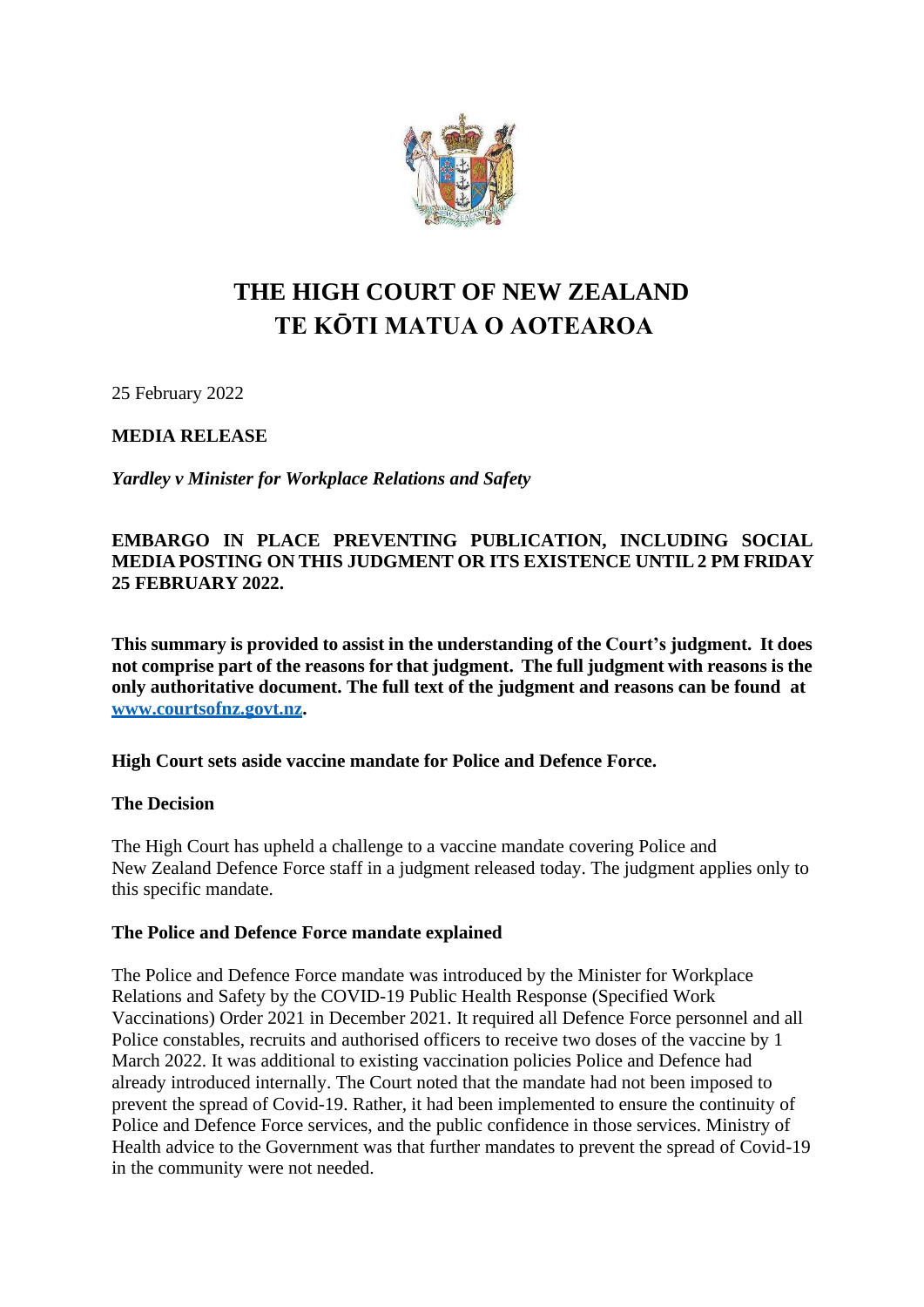### **The nature of the claim**

Justice Cooke upheld the applicants' claims that two rights in the New Zealand Bill of Rights Act 1990 had been limited by the mandate — the right to refuse a medical treatment under  $\frac{s}{s}$  11, and the right to manifest religious beliefs under  $\frac{s}{s}$  15. The mandate limited the right to manifest religious beliefs as the Pfizer vaccine had at some point been tested on cells that had been derived from a human foetus, and requiring vaccination by such a vaccine was in conflict with the religious beliefs of some of the affected persons.

The Court then considered whether this limitation upon fundamental rights was reasonable, and demonstrably justified in a free and democratic society as is required by [s 5](https://www.legislation.govt.nz/act/public/1990/0109/latest/DLM225501.html?search=ts_act%40bill%40regulation%40deemedreg_NEW%2BZEALAND%2BBILL_resel_25_a&p=1) of the New Zealand Bill of Rights. Having considered the relevant factors it found that it was not.

First, Justice Cooke concluded that the mandate affected only a small number of personnel. The evidence was that of an overall Police workforce of 15,682 the Order only affected 164 personnel who were unvaccinated when it came into effect, and an overall Defence workforce of 15,480 it only affected 115 personnel who were unvaccinated.

Secondly, Justice Cooke found that there was no evidence that these numbers would have been any different had the question of vaccination been left to the pre-existing vaccination policies already in existence for the Police and the Defence Force. In addition, there was no evidence that the Order had the effect of making personnel vaccinate or resign who would not otherwise have done so except for the Order.

Justice Cooke accepted that an effect on a small number of personnel could nevertheless involve a measure that was demonstrably justified if the evidence disclosed that there was risk to the continuity of Police and Defence Force services arising from this number of unvaccinated personnel. But, the expert evidence before the Court from Dr Petrovsky for the applicants, and Dr Town the Ministry of Health's Chief Science Adviser, did not establish this. Vaccination has a significant beneficial effect in limiting serious illness, hospitalisation, and death, including with the Omicron variant. But it was less effective in reducing infection and transmission of Omicron than had been the case with other variants of COVID-19.

Justice Cooke concluded that there was no real evidence that the effect of the Order on the small number of personnel made any material difference to the continuity of Police or Defence Force services. He concluded that Omicron did pose a threat to the continuity of workforces, including Police and Defence Force workforces because it was so transmissible, but that this was the case for the vaccinated as well as the unvaccinated.

In those circumstances the Court found that the significant adverse effects for those Police and Defence Force personnel who faced termination meant that the measure was not a reasonable limit on their rights demonstrably justified in a free and democratic society in accordance with s5 of the Bill of Rights. The Order was accordingly unlawful.

The Order was set aside, and the applicants entitled to seek an award of Court costs. The Court's orders are limited to the mandate relating to Police and Defence Force personnel and do not affect other mandates or the internal Police and Defence vaccination policies. Justice Cooke also specifically recorded that the Court's conclusions did not involve questioning of the effectiveness of vaccination: